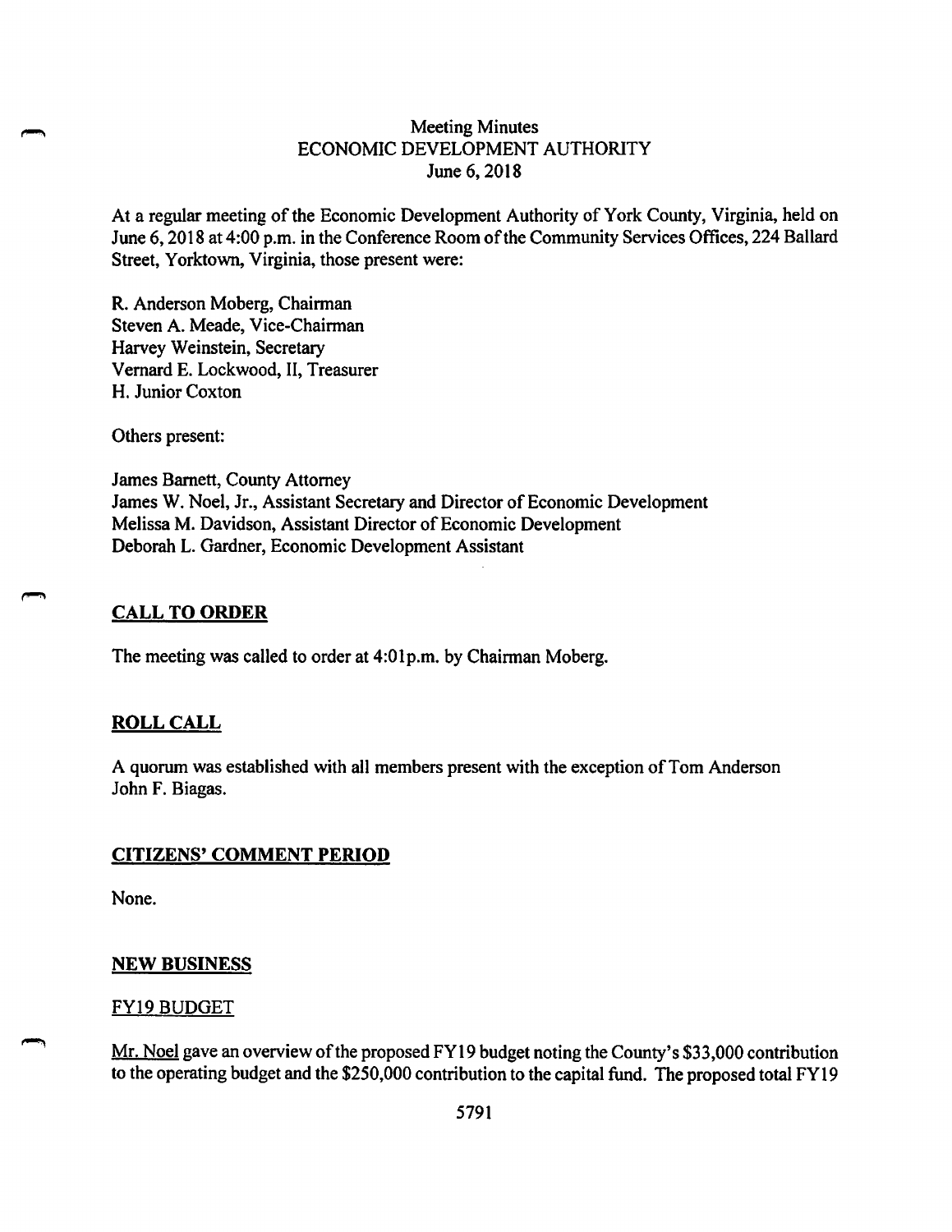EDA Operating budget is \$207,276 compared to last year's budget of\$203,728. Mr. Noel stated this year's contribution from the Capital Fund is proposed at \$116,641, comparing to last year's contribution of \$109,478. He provided some of the other changes from last year's budget:

 $Mr.$  Noel stated the \$15,000 contribution for the Arts Coordinator was removed since there is a new non-profit organization handling this function and they are able to thrive without the support. He explained that the Miscellaneous Contractual Services, Dues & Memberships and Sponsorships have been significantly increased and mentioned that the contractual services are being increased to engage a marketing content/public relations writer. Mr. Noel also stated the property purchased back from Mr. Dively has significant owners' association fees and will increase that line. He also explained that the sponsorships line was increased to support the Chef's 2 Go program.

Mr. Coxton asked if it would be possible to engage someone to work the Route 17 area of small businesses. He suggested there be someone to specifically help businesses with their needs or expansion concerns.

Mr. Noel stated he liked the concept and would consider it in the future. He mentioned that he has been trying to add a position in the budget for the past few years but it has not been approved yet.

Mr. Meade moved to approve the FY2019 proposed budget as submitted:

# **YORK COUNTY ECONOMIC DEVELOPMENT AUTHORITY FY2019 REQUESTED OPERA TING BUDGET**

# **Fund Sources**

| 1010                      | <b>Approved Contribution From BOS</b><br>\$33,000 |                  |  |  |
|---------------------------|---------------------------------------------------|------------------|--|--|
| 9999                      | Est. Rollover from FY2017 Op. Fund                |                  |  |  |
| 1073                      | Contribution from EDA Capital Fund                | 116,641          |  |  |
| 6010-002                  | Occasion Income (Sponsors)                        | 3,000            |  |  |
| 5910-005                  | Occasion Contribution from OED                    | 3,200            |  |  |
| 5910-006                  | Marketing E3 Contribution from OED                | 3,600            |  |  |
| 5910-008                  | <b>VEDP Trip Contribution from OED</b>            | 8,000            |  |  |
| 5910-009                  | Bus. Appreciation Contribution from OED           | 2,550            |  |  |
| 5910-014                  | Meals/Entertainment Contribution from OED         | 1,200            |  |  |
| 5910-016                  | Special Event Contributions from OED              | 1,500            |  |  |
| 5910-017                  | Sponsorship Contributions from OED                | 2,000            |  |  |
| 5910-018                  | <b>IAMC Contributions from OED</b>                | 2,585            |  |  |
|                           | <b>Total Income</b>                               | <u>\$207.276</u> |  |  |
| <b>Operating Expenses</b> |                                                   |                  |  |  |
| 3120                      | <b>Auditing Services</b>                          | \$10,525         |  |  |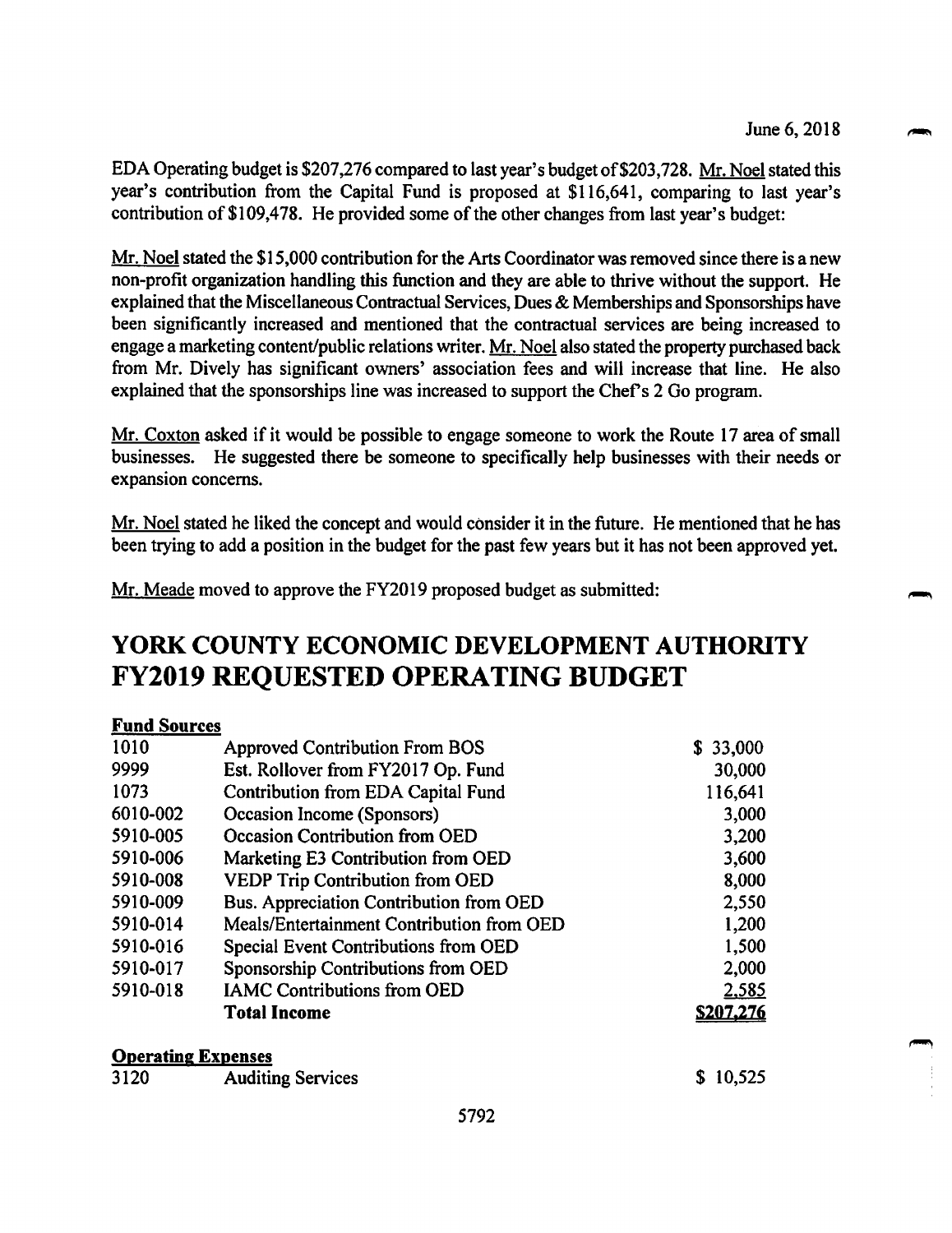| 3152                      | <b>Appraisal Services/Professional Fees</b> | 5,000            |
|---------------------------|---------------------------------------------|------------------|
| 3320                      | <b>Annual Maintenance</b>                   | 9,524            |
| 3500                      | Printing & Binding                          | 4,000            |
| 3600                      | Advertising                                 | 7,500            |
| 3920                      | Misc. Cont. Services                        | 23,966           |
| 3921                      | <b>Bank Service Charges</b>                 | 200              |
| 5210                      | Postage                                     | 572              |
| 5510                      | <b>Personnel Development</b>                | 1,000            |
| 5520                      | <b>Member Recognition</b>                   | 500              |
| 5810                      | Dues and Memberships                        | 26,261           |
| 5820                      | <b>Meeting Expenses</b>                     | 100              |
| 5850                      | <b>Mileage Expenses</b>                     | 150              |
| 5910                      | Marketing – General                         | 2,000            |
| 5910-006                  | <b>Business Breakfasts/Lunches</b>          | 5,200            |
| 5910-008                  | Marketing - VEDP/GWP                        | 8,000            |
| 5910-014                  | Marketing<br>- Entertainment                | 3,500            |
| 5910-018                  | Marketing - IAMC Costs                      | 3,085            |
| 6010                      | <b>Office Supplies</b>                      | 650              |
| 6020                      | Food & Food Service Supplies                | 200              |
| 6120                      | <b>Books and Subscriptions</b>              | 150              |
| 6500                      | Miscellaneous                               | 500              |
| 9700                      | Sponsorships                                | 30,493           |
| 9700-035                  | <b>Regional Incubator Contribution</b>      | 34,500           |
| 9710                      | <b>Special Events</b>                       | 9,250            |
| 9720                      | Occasion for Business & Industry            | 9,000            |
| 9750                      | <b>Business Appreciation</b>                | 3,050            |
|                           | <b>Total Operating Expenditures</b>         | <u>\$198,876</u> |
| <b>Personnel Services</b> |                                             |                  |
| 3940                      | Members of Board                            | 8,400<br>\$      |
|                           | <b>Total Personnel Services</b>             | \$<br>8,400      |
|                           | <b>Total Expenditures</b>                   | <u>\$207,276</u> |

On roll call the vote was:

| Yea: $(5)$ | Coxton, Lockwood, Meade, Weinstein, Moberg |  |
|------------|--------------------------------------------|--|
| Nay: $(0)$ |                                            |  |

# GREATER WILLIAMSBURG PARTNERSHIP (GWP)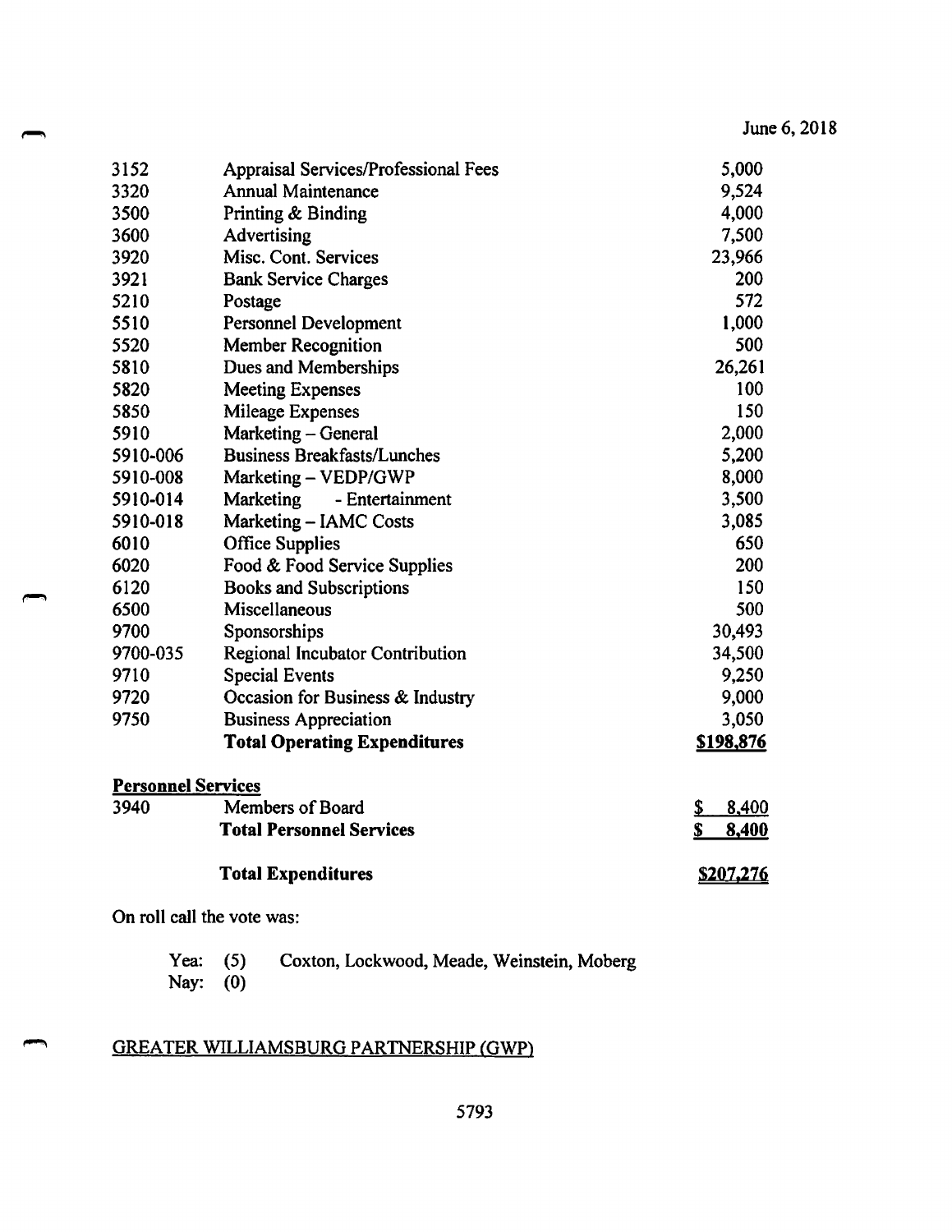Mr. Noel provided the EDA members a synopsis of the Pegasus Partners' program. He explained that Pegasus evaluates communities to determine how they can grow their economy by and attracting middle-sized German companies. They will assess German communities that have clusters of companies that might be willing to come to this area. They will also engage our companies about potentially investing or doing business in Germany. Mr. Noel compared Ryson, Inc. to such midsized companies that could be enticed to locate here. He then reported that the GWP endorsed funding fifty percent of a three-year contract to solicit foreign direct investment from mid-sized German companies from selected business clusters. Mr. Noel stated his support of the strategy of developing long-term relationships with targeted German communities as the best approach to achieving foreign direct investment. He noted the cost is .39 per capita, or an annual cost of \$26,748 for York County with additional shared expenses for the consultant to host German delegations and travel expenses for visits to Germany. He stated he had included some of these costs into the proposed operating budget and but the remainder ofthe costs would need to come from the Capital Fund. Mr. Noel mentioned this would all be contingent upon Williamsburg and James City County participating.

Mr. Meade moved to approve funding for the foreign direct investment with the Greater Williamsburg Partnership and Pegasus Partners in the amount of \$26,748 from the Capital Fund.

On roll call the vote was:

Yea: (5) Lockwood, Meade, Weinstein, Coxton, Moberg Nay: (0)

#### **OLD BUSINESS**

### BUSCH INDUSTRIAL PARK PROPERTY SALE TO VDOT

Mr. Noel updated the members on the proposed Busch Industrial Park land sale to VDOT. He stated the transaction is still in the works and the closing should take place soon with the sale proceeds received within thirty days. The final sale price for the property is \$76,500.

#### BIG TOP ENTERTAINMENT

Mr. Noel mentioned that Mr. Keidinger's and Big Top's busiest time of year was now and, he had also been working out of town on another project and has requested that the closing to be delayed until October 1, 2018. Mr. Noel also noted that the York River Commerce Park Owners' Association agreed to allow the use of the stormwater pond for this project. Mr. Noel also stated the bank has agreed to a three-month extension on their loan but noted they won't close until they get their site plan/building plans aproved. Mr. Noel recommended the closing date be extended to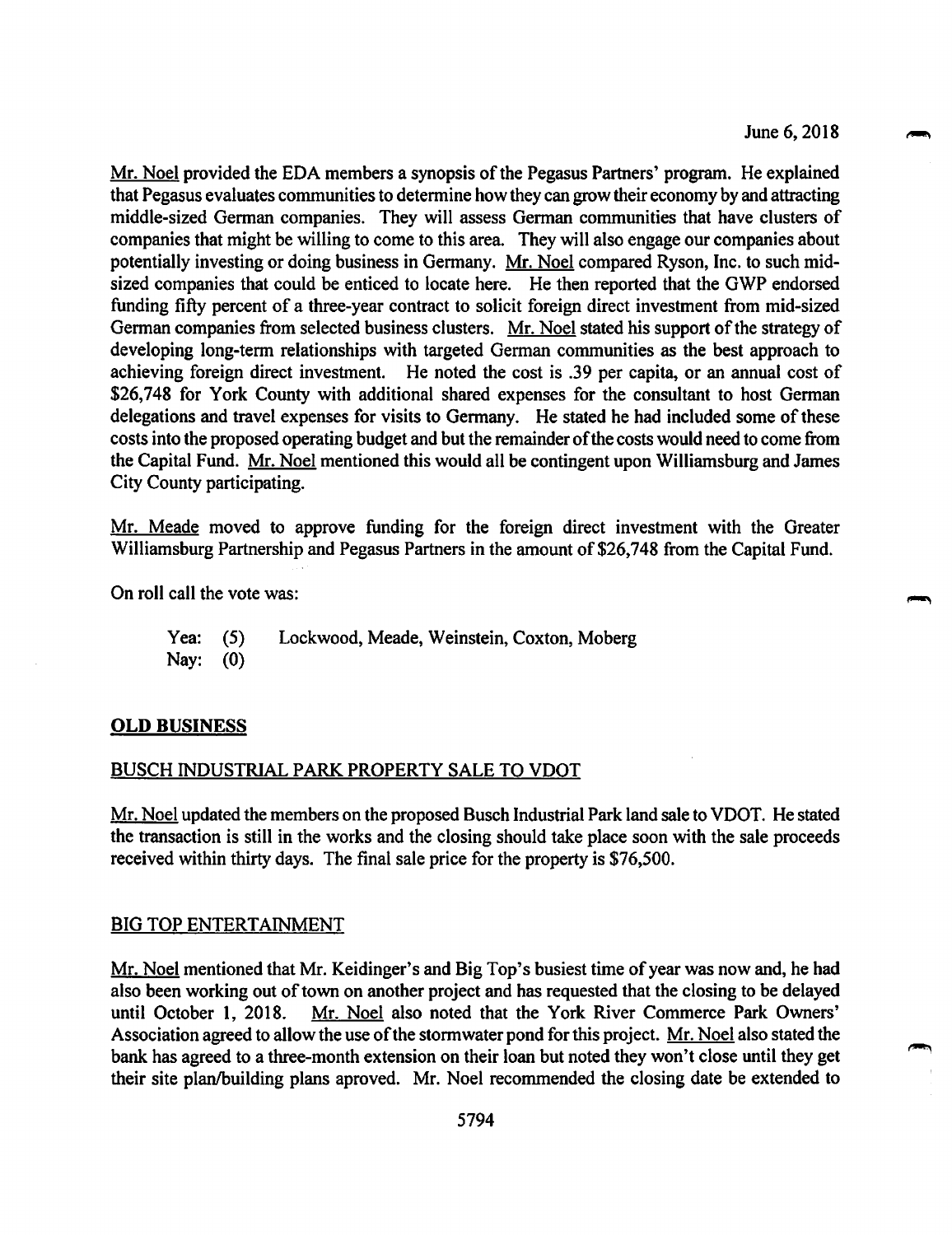October 1, 2018.

Mr. Coxton moved to extend the closing date to October 1, 2018, for the sale of 500 Old-York Hampton Highway to Jaydee, Inc. a/k/a Big Top Entertainment.

On roll call the vote was:

Yea: (5) Meade, Weinstein, Coxton, Lockwood, Moberg Nay: (0)

#### **FINANCIALS**

The Chairman duly noted the receipt of the March 2018 Treasurer and Financial Reports.

#### **APPROVAL OF MINUTES**

Mr. Coxton moved that the minutes of the April 24, 2018 Regular Meeting be approved.

On roll call the vote was:

Yea: (5) Weinstein, Coxton, Lockwood, Meade, Moberg Nay: (0)

#### **CLOSED MEETING**

The Chairman noted that it was in his judgment appropriate for the Authority to enter into closed meeting as authorized by the Virginia Freedom of Information Act for the purpose of Public Property under Section 2.2-371 l(A)(3) and Prospective Business Section 2.2-3711(A)(5).

Mr. Coxton moved that the Authority enter into a closed meeting for the aforesaid purpose(s) and that the Authority deemed it necessary, as specified by the Virginia Freedom of Information Act, that Jim Barnett, Jim Noel, Melissa Davidson and Debbie Gardner, be present during the closed meeting. This motion was seconded by Mr. Lockwood and approved.

On roll call the vote was:

Yea: (5) Coxton, Lockwood, Meade, Weinstein, Moberg Nay: (0)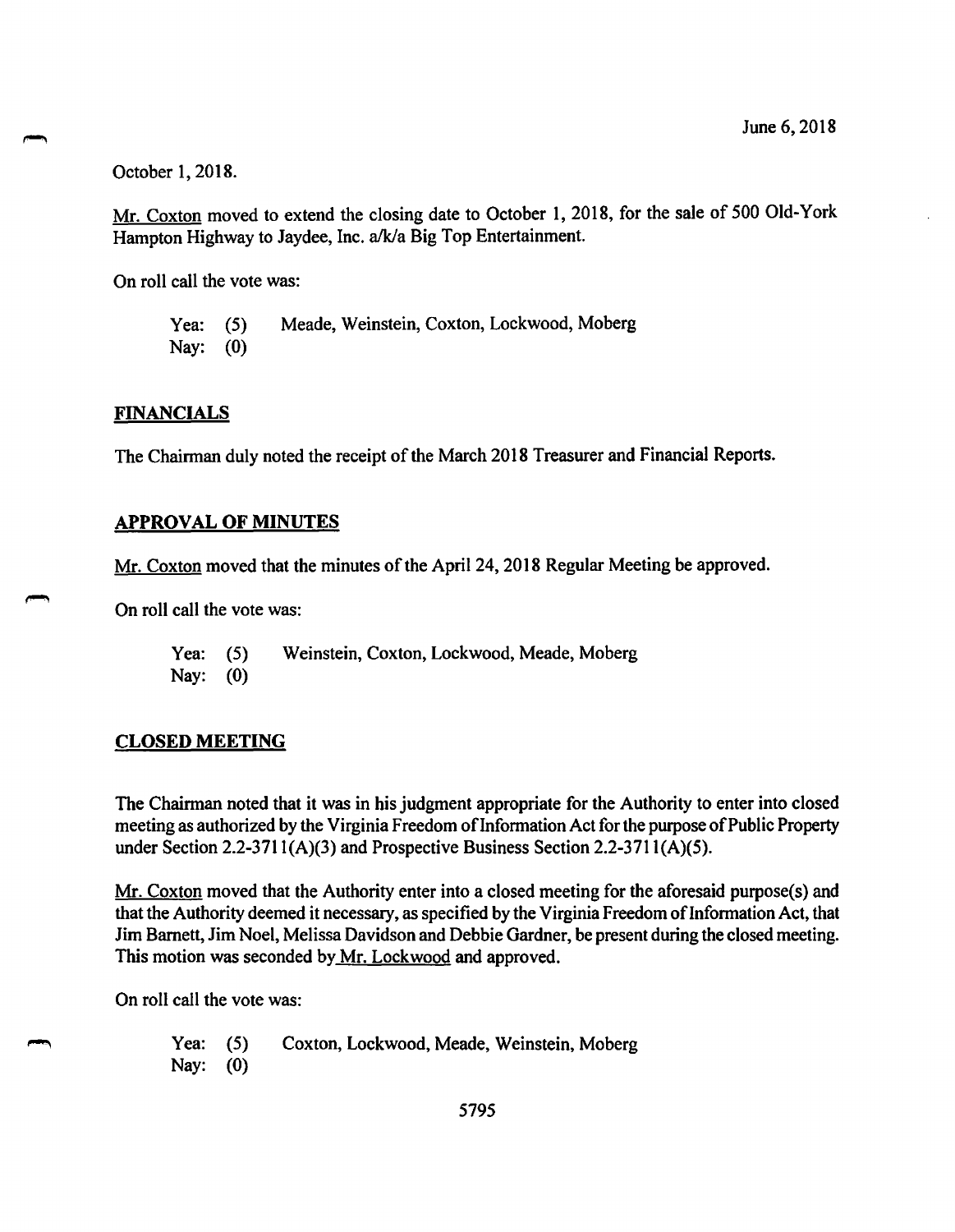The Authority entered into closed meeting at 4:24 p.m.

## **RETURN FROM CLOSED MEETING**

The Authority returned to open meeting at 5: 15 p.m.

# **ROLL CALL VOTE CERTIFYING COMPLIANCE WITH SECTION 2.2-3711.1 D OF THE CODE OF VIRGINIA**

Mr. Meade moved that, to the best of each members' knowledge, only public business matters lawfully exempted from the open meeting requirements specified under the Virginia Freedom of Information Act were discussed in closed meeting, and that only such public business matters related to Public Property under Section 2.2-371 l(A)(3) and Prospective Business Section 2.2-371 l(A)(S) were discussed during closed meeting. Mr. Coxton seconded this motion.

The Chairman stated that if any member of the Authority believed that there was a departure from the requirements of the Virginia Freedom of Information Act, that the member was required by law to state his objection prior to the vote, indicating the substance of the departure that in his judgment had taken place. No such objection was raised. The roll call was as follows:

On roll call the vote was:

Yea: (5) Lockwood, Meade, Weinstein, Coxton, Moberg Nay: (0)

Mr. Meade moved to approve a grant in the amount of \$40,000 from the Capital Fund, subject to a Performance Agreement, to Sean Pepe, the proposed owner of restaurant at Boulevard Shoppes (former Aspen Burger), 8135 George Washington Memorial Highway, and for the proposed outdoor area to be consistent with the drawing provided to the EDA.

On roll call the vote was:

Yea: (5) Meade, Weinstein, Coxton, Lockwood, Moberg Nay: (0)

### **DIRECTOR OF ECONOMIC DEVELOPMENT COMMENTS**

Mr. Noel reported that Mr. Morgan has been meeting with Williamsburg and James City County representatives to continue discussions on how the new tourism management structure will utilize the 1% sales tax increase. He mentioned that James City County is searching for a new County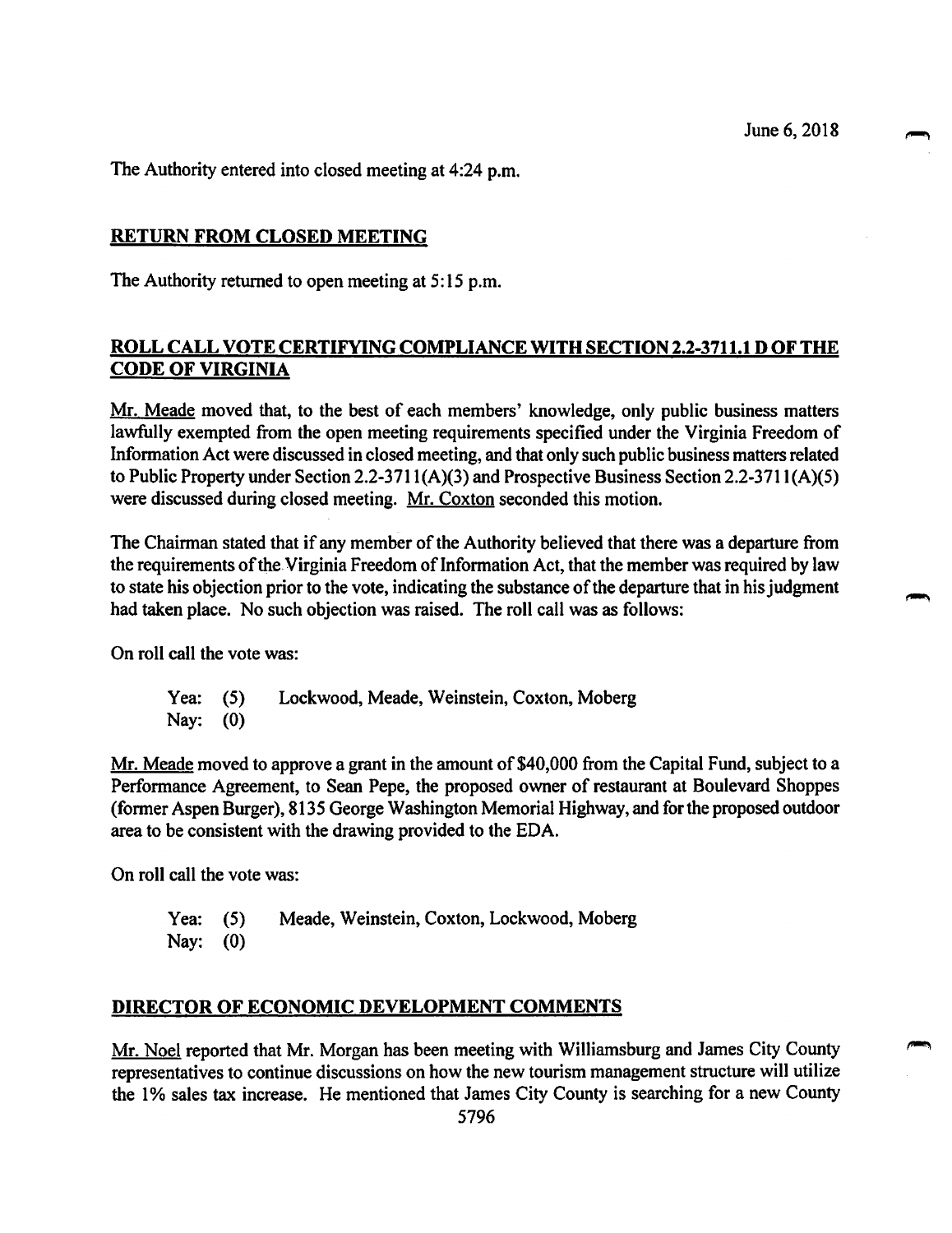Administrator and the Williamsburg City Manager had resigned, leaving Mr. Morgan to spearhead the discussions. Mr. Noel noted this is Mr. Weinstein's last meeting of the EDA, and thanked him for his service and generosity to the Authority and the County. Mr. Noel announced that Snow Companies would hold its ribbon cutting on June  $12<sup>th</sup>$  and encouraged the members to attend. He reported that the Greater Williamsburg Partnership is seeking a full-time director and applications are due by June 15<sup>th</sup>. Mr. Noel explained that the RFP for legal services for Go Virginia is going out soon to form the RIFA (Regional Industrial Facilities Act) and soon the RFP for engineering services will be sent out for Phase I of the project. He has suggested, to the seven localities involved in the RIFA, to add a request in their legislative packages next year for the donation of Fuel Farm property for this project. He mentioned there is a group that is willing to buy the property for a solar farm and noted if the (County/RIFA) controlled the property, it could be leased to the solar business with a revenue stream to support the unmanned systems park. Mr. Noel stated he has a meeting set up with the Secretary of the Administration to discuss the possible lease or purchase of the Fuel Farm property.

# **ASSISTANT DIRECTOR OF ECONOMIC DEVELOPMENT COMMENTS**

Ms. Davidson reminded the members of tomorrow's Business Appreciation function at Revolution Golf in Williamsburg. She provided a printed copy of the 2017 Annual Report noting it is available on line or a copy can be mailed to citizens upon request. She mentioned that Alexander's Photography has been contracted to take pictures of businesses and for the photo gallery. She stated that updated photos of the members are needed for the website, and asked them to schedule an appointment with Alexander.

# **MEMBERS' COMMENTS**

The EDA members all expressed their appreciation for Mr. Weinstein's service on the Economic Development Authority.

Mr. Weinstein stated he enjoyed serving on the Authority and hoped to serve on the board in the future.

# **CHAIRMAN'S COMMENTS**

Mr. Moberg thanked Mr. Weinstein for his service.

# **ADJOURN**